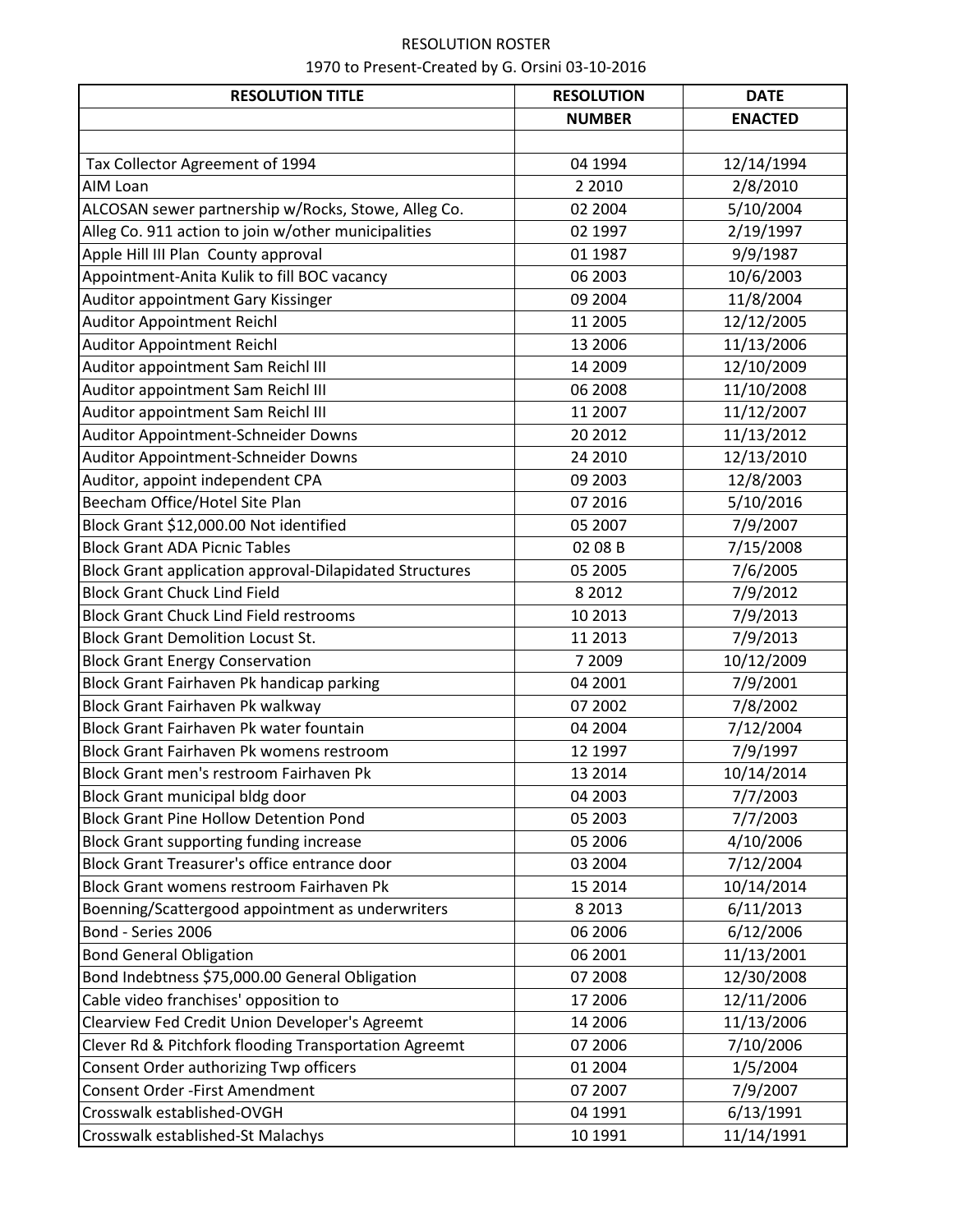| Dedication Brandon Way                                            | 13 2007           | 12/10/2007          |
|-------------------------------------------------------------------|-------------------|---------------------|
| <b>Dedication Castleview Drive</b>                                | 6 2009            | 7/13/2009           |
| <b>Dedication Coolidge Drive</b>                                  | 10 2012           | 7/9/2012            |
| <b>Dedication McKinley Drive</b>                                  | 9 2012            | 7/9/2012            |
| Dedication of Street Bilmar Drive                                 | 08 1999           | 12/8/1999           |
| Dedication of Street Julianna Dr                                  | 10 1998           | 12/7/1998           |
| Dedication of Street Kennedy Center                               | 02 2006           | 3/13/2006           |
| Dedication of Street Maple Lane Extension                         | 05 1998           | 5/13/1998           |
| Dedication of Street Stanford Court                               | 07 1999           | 7/14/1999           |
| Dedication of Street, Langer Dr, Kennedy Center                   | 09 2006           | 9/11/2006           |
| Dedication of street, Marino Lan                                  | 03 1997           | 4/9/1997            |
| Dedication of Streets Beecham Drive                               | 02 1987           | 9/9/1987            |
| Dedication of Streets Bilmar Drive                                | 03 1988           | 11/9/1988           |
| Dedication of Streets Bilmar Drive                                | 04 1988           | 11/9/1988           |
| Dedication of Streets Christine Drive                             | 08 1993           | 3/10/1993           |
| Dedication of Streets Dines Drive                                 | 11 1986           | 10/7/1986           |
| Dedication of Streets for LF - All of Apple Hill                  | 08 1981           | 10/13/1981          |
| Dedication of Streets Julia Drive                                 | 05 1988           | 11/9/1997           |
| Dedication of Streets Julia Lane name [change from Donlinn Drive] | 07 1974 & 09 1986 | 3/21/74 & 10/7/1986 |
| Dedication of Streets Linden Way                                  | 13 1990           | 9/12/1990           |
| Dedication of Streets MacArthur Way                               | 08 1988           | 11/9/1988           |
| Dedication of Streets Park Place                                  | 03 2008           | 7/15/2008           |
| Dedication of Streets Rye Court                                   | 14 1990           | 9/12/1990           |
| Dedication of Streets Stonehedge & Mongallo Drives                | 17 1993           | 10/13/1993          |
| Dedication of Streets Triangle Drive                              | 11 1993           | 4/3/1993            |
| Dedication of Streets Utz Lane                                    | 09 1993           | 3/10/1993           |
| Dedication of Streets Windriver Drive                             | 07 1988           | 11/9/1988           |
| Dedication of Streets-(Fairhaven) Park Lane & East Side Lanes     | 06 1979           | 11/13/1979          |
| Dedication of Streets, Bilmar, Kisow, Frank, LuAnn                | 10 1985           | Oct-85              |
| Dedication of Streets, Williams St., Timber Ln, Navarone,         | 10 1985           | Oct-85              |
| Dedication of Streets-Agnes Street                                | 13 1970           | 9/17/1970           |
| Dedication of Streets-Cortland Drive East                         | 07 1973           | 8/14/1973           |
| Dedication of Streets-Cortland Drive West                         | 06 1973           | 8/14/1973           |
| Dedication of Streets-Crabapple Dr. & Pitchfork Ln.               | 04 1978           | 10/1078             |
| Dedication of Streets-Crabapple Drive                             | 08 1974           | 3/21/1974           |
| Dedication of Streets-Dines Drive                                 | 11 1970           | 9/17/1970           |
| Dedication of Streets-Downs Drive                                 | 15 1970           | 11/10/1970          |
| Dedication of Streets-Fiddleback                                  | 09 1974           | 3/21/1974           |
| Dedication of Streets-Fiddleback & Cutter                         | 02 1971           | 3/2/1971            |
| Dedication of Streets-Frank Street                                | 11 2074           | 6/11/1974           |
| Dedication of Streets-Hattman Drive                               | 05 1970           | 4/7/1970            |
| Dedication of Streets-Hawthorne Drive                             | 12 1970           | 9/17/1970           |
| Dedication of Streets-Jefferson Drive                             | 10 1970           | 9/17/1970           |
| Dedication of Streets-Patricia Park Drive                         | 08 1973           | 8/14/1973           |
| Dedication of Streets-Pitchfork Lane                              | 10 1974           | 3/21/1974           |
| Dedication of Streets-Scenic Drive                                | 10 1973           | 12/11/1973          |
| Dedication or Streets, Grant, Scenic, Grandview, Jenny Ln         | 10 1985           | Oct-85              |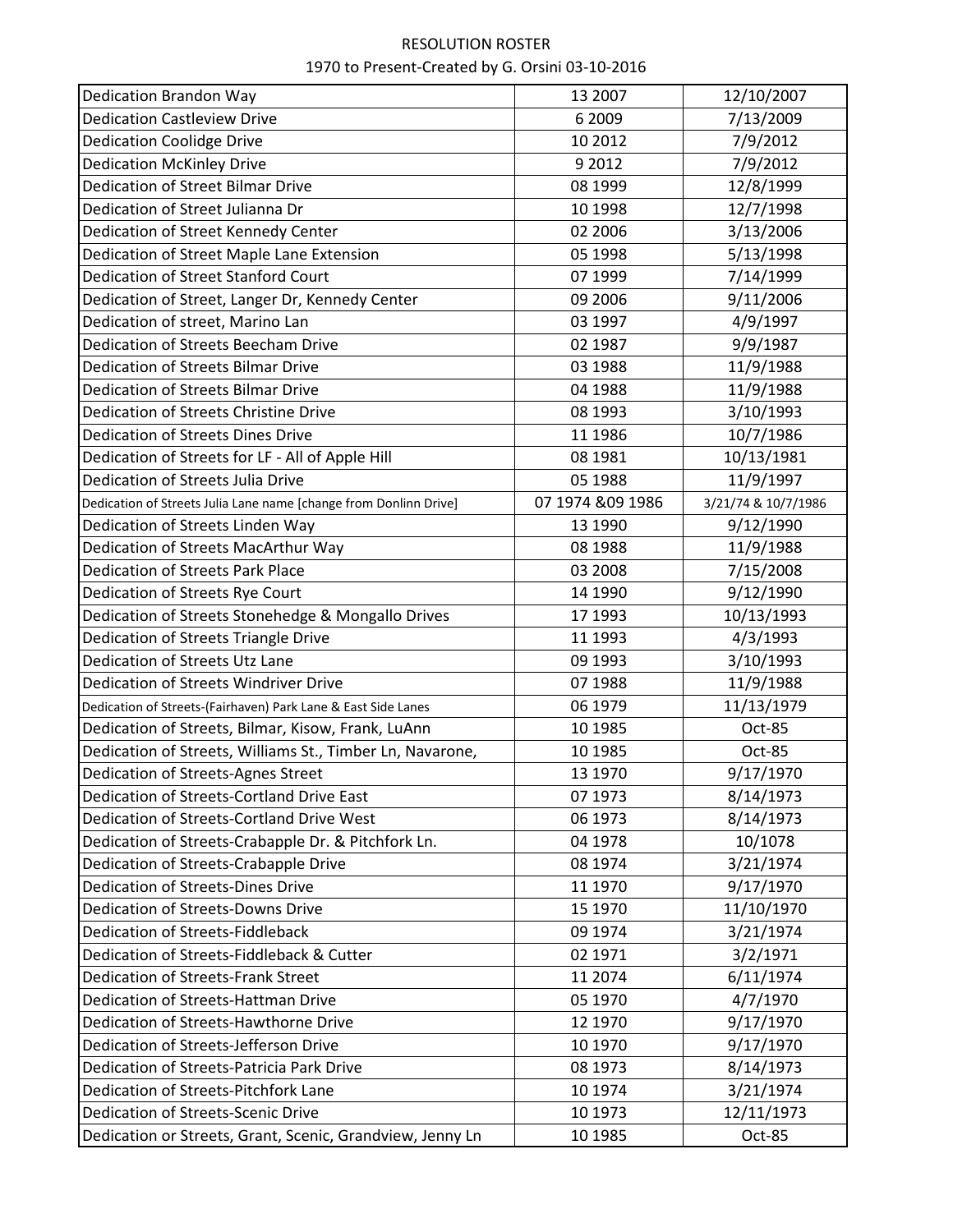| <b>Dedication Saint George Place</b>                     | 7 2012    | 9/10/2012     |
|----------------------------------------------------------|-----------|---------------|
| <b>Dedication Terra Drive</b>                            | 08 2000   | 11/9/2000     |
| <b>Dedication Van Buren Circle</b>                       | 18 2010   | 10/11/2010    |
| Dedicaton of Streets-Grant St. Extension                 | 09 1973   | 12/11/1973    |
| Delinquent Twp Real Estate Tax amendmt to Res 4-94       | 12 2005   | 12/30/2005    |
| Demolition, General Guidelines                           | 06 2007   | 7/9/2007      |
| Demolition, Slums & Blight                               | 06 2005   | 7/6/2005      |
| Developer Agreement OVGH for detention pond              | 15 1997   | 9/10/1997     |
| Developer Agreements Requirement                         | 07 2003   | 11/10/2003    |
| Disbanding KTMSA sewer authority                         | 03 1990   | 1/10/1990     |
| DUI West Hills Task Force Agreement                      | 06 2004   | 8/9/2004      |
| <b>Emergency Disaster Declaration</b>                    | 6 2010    | 2/6 & 3/15/10 |
| <b>Emergency Management Mitigation Plan</b>              | 03 2007   | 2/12/2007     |
| <b>Emergency Management Plan Update</b>                  | 2 2 0 0 9 | 2/9/2009      |
| <b>Emergency Management Plan Update</b>                  | 02 2007   | 2/12/2007     |
| <b>Emergency Management Plan Update</b>                  | 01 2005   | 2/14/2005     |
| <b>Emergency Management Update</b>                       | 01 2003   | 4/7/2003      |
| <b>Emergency Operations Plan</b>                         | 3 2013    | 2/12/2013     |
| <b>Emergency Operations Plan Hazard Mitigation</b>       | 3 2012    | 3/19/2012     |
| <b>Emergency Ops NIMS Standards by Homeland Security</b> | 14 2013   | 11/20/2013    |
| Fairhaven Pk Development                                 | 09 1975   | 8/6/1975      |
| Fed Housing Development Act - filing for funds           | 12 2010   | 7/12/2010     |
| Fed Housing Development Act - filing for funds           | 4 2009    | 6/8/2009      |
| Fees by Twp                                              | 18 2014   | 12/9/2014     |
| Fees=Sewer Tap In                                        | 23 2010   | 12/30/2010    |
| Fees-Pavilion; Tax Certs; Dye Test & Alarm               | 16 2012   | 10/8/2012     |
| <b>FEMA Designating Twp Agent</b>                        | 1 2014    | 1/6/2014      |
| Fire Dept. Small Games of Chance approval                | 02 1992   | 4/8/1992      |
| <b>Gallagher Subdivision</b>                             | 9 2010    | 4/12/2010     |
| Gawaldo Subdivision                                      | 4 2014    | 3/18/2014     |
| Get-Go Service Station Site Plan                         | 9 2014    | 5/13/2014     |
| Harbor Woods Preliminary Site Plan                       | 11 2016   | 7/12/2016     |
| Holding Tank Authorization 16 Jenny Ln. (Sawyer)         | 04 1976   | 6/24/1976     |
| Holding Tank Authorization 3 Midway (Wolota)             | 03 1977   | 8/2/1977      |
| Holding Tank Authorization Gawaldo Dr. (Lex)             | 02 1976   | 4/27/1976     |
| Holding Tank Authorization Jenny Ln. (Hoehle)            | 03 1976   | 6/24/1976     |
| Holding Tank authorization-23 Sipe (Dorsky)              | 01 1977   | 4/5/1977      |
| Holding Tank authorization-34 Long Valley (Dines)        | 02 1977   | 6/23/1977     |
| Jaxon Plan of Lots                                       | 1 2010    | 2/8/2010      |
| Joint Steering Committee-Sto, Ken-Rox                    | 09 1992   | 11/10/1992    |
| Kaitlyn Kutchman Week                                    | 12 2012   | 7/9/2012      |
| Ken Mawr Church Site Plan                                | 8 2 0 1 0 | 4/12/2010     |
| Kennedy Highlands 31 & 41 Subdivision                    | 3 2016    | 2/2/2016      |
| Kennedy Highlands Development Agreement                  | 04 2006   | 3/13/2006     |
| Kennedy Highlands Plan Lot 44 to 49                      | 7 2014    | 4/8/2014      |
| Kennedy Highlands Plan Revision                          | 3 2014    | 3/18/2014     |
| Kennedy Highlands Subdivision Plan lots 10, 12, 13       | 13 2010   | 8/9/2010      |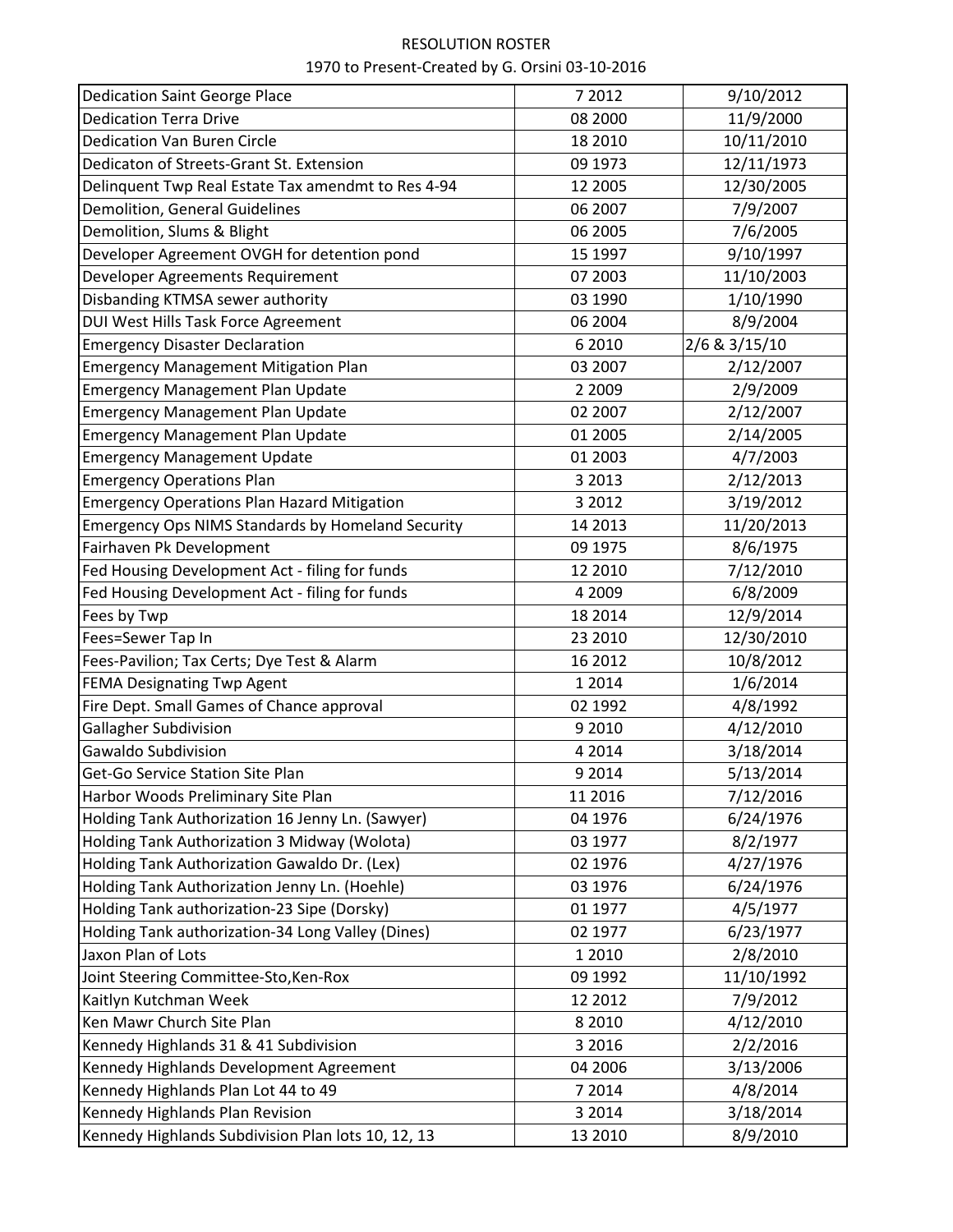| Kohan Subdivision Midway Dr                                | 8 2 0 1 4 | 5/13/2014  |
|------------------------------------------------------------|-----------|------------|
| Kennedy Highlands Subdivision Plan lots 10, 12, 13         | 10 2016   | 7/12/2016  |
| Lang Sub Division                                          | 08 2016   | 6/14/2016  |
| Lease Agreement PNC police vehicles                        | 5 2012    | 5/7/2012   |
| Lien 75 Ewing Road demolition                              | 15 2009   | 12/30/2009 |
| Lien 86 Locust St                                          | 12 2014   | 8/13/2013  |
| Lind Field dedication                                      | 06 1997   | 6/18/1997  |
| Liquid Fuels on-line forms                                 | 3 2009    | 4/13/2009  |
| Liquor License Transfer                                    | 04 2007   | 5/21/2007  |
| Liquor License Transfer Rockefellers Grille                | 05 2002   | 3/26/2002  |
| Long Ridge Plan of Lots                                    | 22 2010   | 6/14/2010  |
| Long Ridge Plan Phase II Extension                         | 6 2012    | 6/11/2012  |
| Long Ridge Dedication of infrastructure                    | 17 2015   | 2/2/2016   |
| Longridge Sewage Facilities Plan & Module                  | 03 2005   | 5/9/2005   |
| <b>MAGLEV</b> opposition                                   | 09 2005   | 11/21/2005 |
| Manager to act in behalf of Secretary                      | 11 1996   | 7/10/1996  |
| McCoy Road speed limit                                     | 05 1985   | 5/8/1985   |
| <b>McDonald's Plan Revision</b>                            | 10 1995   | 12/6/1995  |
| McEwen Subdivision Forest Grove Rd                         | 11 2014   | 8/12/2014  |
| Middletown Commons Developer's Agreement                   | 01 2006   | 2/13/2006  |
| Montour Girls Softball Team Commendation                   | 11 2012   | 7/9/2012   |
| Olszewski Plan of Lots                                     | 20-2010   | 11/22/2010 |
| Oppose legislation for mergers                             | 16 2010   | 9/13/2010  |
| OVH Healthcare Quality Week designation                    | 12 2014   | 9/9/2014   |
| OVH Parking Lot Site Plan                                  | 4 2013    | 3/20/2013  |
| OVH Willow Heights Site Plan                               | 7 2010    | 3/15/2010  |
| Park & Rec Board creation                                  | 01 2001   | 1/10/2001  |
| Penn DOT Snow Agreement                                    | 15 2010   | 8/9/2010   |
| Penna. State Enterprise Zone Program                       | 15 2006   | 11/13/2006 |
| PennDot Agility Program                                    | 5 2013    | 4/9/2013   |
| PennDot Winter Maint Agreement 05 - 10                     | 07 2005   | 8/8/2005   |
| Pension & Fire Ins. Assembly - Designate Manager Admin     | 02 2003   | 5/12/2003  |
| <b>Pension Allocation</b>                                  | 13 2013   | 10/7/2013  |
| <b>Pension Allocation Police &amp; Service</b>             | 08 2004   | 11/8/2004  |
| <b>Pension Allocations</b>                                 | 12 2009   | 11/16/2009 |
| <b>Pension Allocations</b>                                 | 05 2008   | 10/13/2008 |
| Pension Allocations Police & Service                       | 10 2007   | 10/8/2007  |
| <b>Pension Allocations Police &amp; Service</b>            | 08 2005   | 11/21/2005 |
| Pension Allocations, Police & Service                      | 16 2006   | 12/11/2006 |
| Pension Fund Allocations Police & Service                  | 08 2003   | 11/10/2003 |
| Pension Fund transfer to Mass Mutual; Manager as custodian | 12 1991   | 12/12/1991 |
| Pension Plan Administrator appointment-Manager             | 11 1991   | 11/14/1991 |
| <b>Pension Police Contributioins</b>                       | 01 2007   | 1/3/2007   |
| <b>Pension Police Contribution</b>                         | 01 2008   | 1/7/2008   |
| Pension Police Contribution 2013                           | 1 2013    | 1/8/2013   |
| <b>Pension Police Contributions</b>                        | 1 2016    | 1/4/2016   |
| <b>Pension Police Contributions</b>                        | 25 2010   | 12/13/2010 |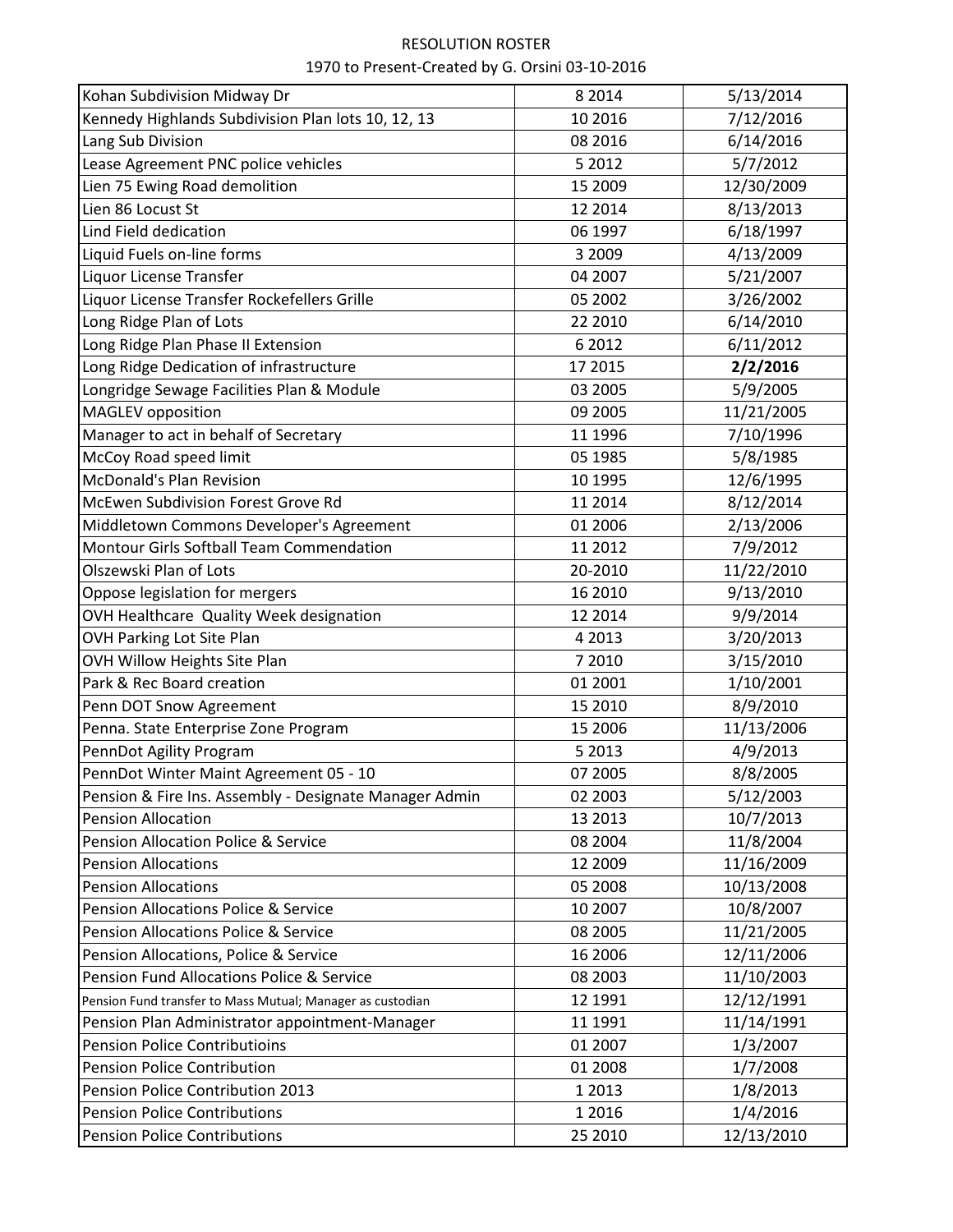| Pension Police Contributions 2010                  | 8 2 0 0 9 | 10/12/2009 |
|----------------------------------------------------|-----------|------------|
| Pension Police Contributions 2015                  | 17 2014   | 12/9/2014  |
| <b>Pension Police Contributios</b>                 | 1 2009    | 1/12/2009  |
| Pension Police member contributions                | 03 2003   | 6/9/2003   |
| <b>Pension State Aid Allocations</b>               | 15 2012   | 10/8/2012  |
| <b>Pension State Aid Allocations</b>               | 19 2010   | 10/11/2010 |
| Pension, Police Contributions                      | 11 2006   | 11/13/2006 |
| Pension, Police Member Contributions               | 10 2006   | 11/13/2006 |
| Pension, Police Member Contributions               | 12 2006   | 11/13/2006 |
| <b>Pensions Allocation</b>                         | 14 2014   | 10/14/2014 |
| Police Policy Manual establishment                 | 16 1996   | 10/7/1996  |
| Porto Reverse Subdivision                          | 14 2012   | 8/13/2012  |
| Prevailing Wage Act proposal to amend              | 7 2013    | 6/11/2013  |
| Recognition Montour Basketball Team                | 6 2013    | 4/9/2013   |
| <b>Records Disposal</b>                            | 5 2014    | 2/11/2014  |
| <b>Records Disposal</b>                            | 10 2014   | 5/13/2014  |
| <b>Records Disposal</b>                            | 14-2010   | 8/9/2010   |
| <b>Records Disposal</b>                            | 06 1996   | 4/10/1996  |
| Records Disposal 01 & 02 Lien Letters              | 5 2010    | 3/15/2010  |
| Records Disposal 08 & 09                           | 2 2 0 1 6 | 2/2/2016   |
| Records Disposal Manual & Schedule for Records     | 02 2005   | 4/4/2005   |
| <b>Records Disposal</b>                            | 09 2016   | 6/14/2016  |
| Records Disposal misc                              | 10 2010   | 4/12/2010  |
| Records Disposal Police Docs                       | 17 2012   | 11/13/2012 |
| Records Disposal Police Logs                       | 6 2014    | 4/8/2014   |
| <b>Records Disposal Policy</b>                     | 4 2010    | 3/15/2010  |
| Reimbursement - Winter Storm                       | 11 2010   | 5/10/2010  |
| Repeal Res. 4-07 Address & Vendor modification     | 09 2007   | 8/13/2007  |
| Rex Glass Parking Site Plan                        | 2 2 0 1 2 | 2/2/2012   |
| Right of Way 25 Porters Hollow Rd                  | 10 2005   | 11/21/2005 |
| Right of Way conveyance Porters Hollow access road | 13 1997   | 7/9/1997   |
| <b>Right of Way Cortland Drive</b>                 | 10 2004   | 12/13/2004 |
| Right of Way Ehle Ave                              | 18 1996   | 11/20/1996 |
| Right of Way MacArthur Way                         | 05 1989   | 5/10/1989  |
| <b>Right to Know Policy</b>                        | 3 2010    | 3/15/2010  |
| Rite Aid Site & Subdivison Plan                    | 23 2014   | 12/31/2014 |
| Robert T. Stafford Disaster Relief Act             | 07 2004   | 11/8/2004  |
| Rosedale Tech Parking Lot Site Review              | 10 2009   | 10/12/2009 |
| <b>Ryan Subdivision</b>                            | 16 2014   | 12/9/2014  |
| Sabat Subdivision                                  | 2 2 0 1 3 | 1/8/2013   |
| Sabol Subdivision 18 Hattman Dr.                   | 4 2016    | 3/8/2016   |
| Sebastian Subdivision Brentwood Dr                 | 2 2 0 1 4 | 1/6/2014   |
| Sewage Facilities Plan Rules & Regs                | 03 2006   | 3/13/2006  |
| Sewage Facilities Plan Update Act 537              | 08 2007   | 8/13/2007  |
| Sewage Facilities Plan Update Act 5371             | 02 2008   | 5/12/2008  |
| Sewage Facilities revised Plan, Maronda Homes      | 05 2004   | 8/9/2004   |
| Sewer Rental Rates 2014                            | 15 2013   | 12/10/2013 |